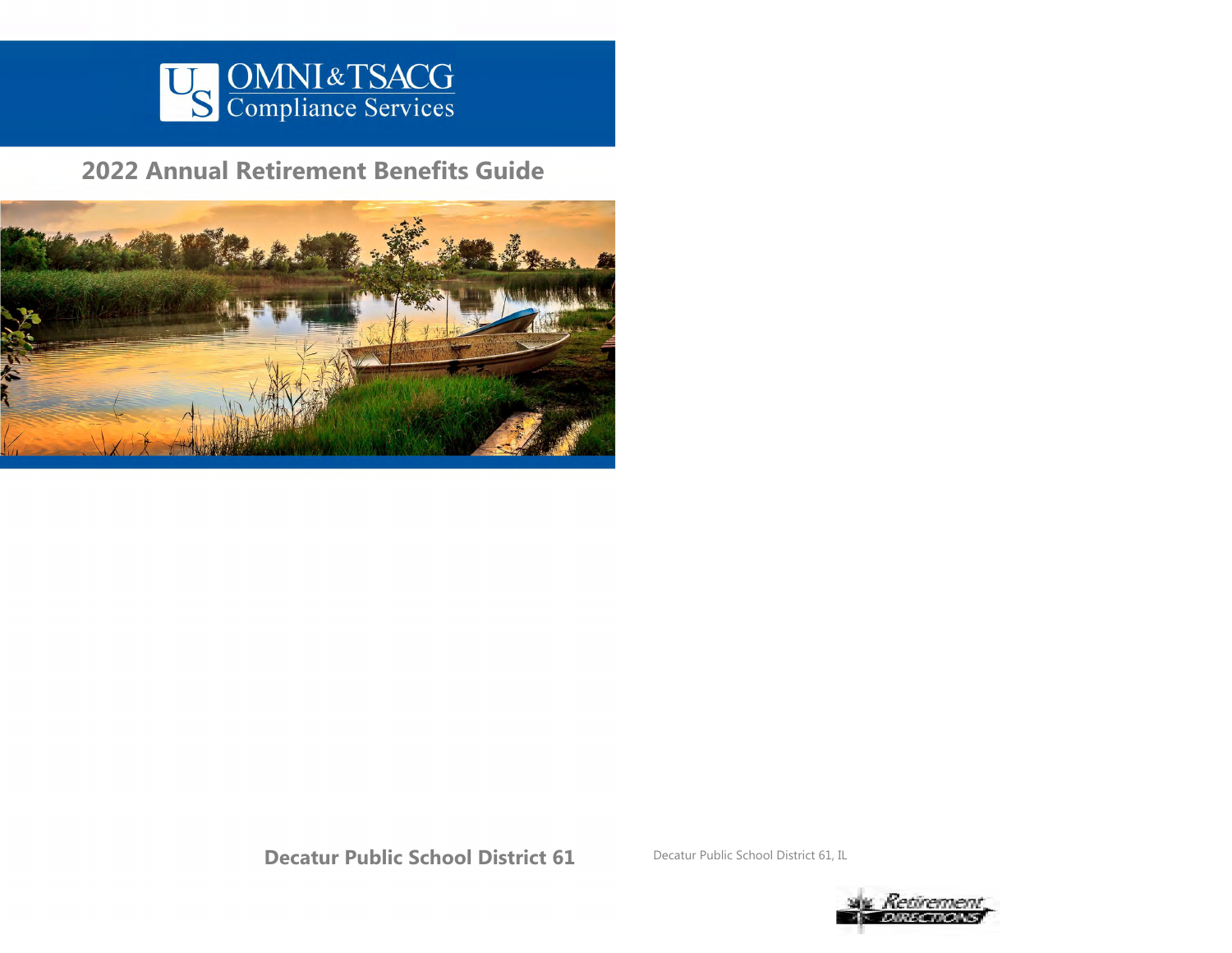## **ANNUAL RETIREMENT BENEFITS GUIDE**

# **TABLE OF CONTENTS**

- 2 Introduction
- 3 Eligibility & Enrollment
- 4 Investment Products
- 5 Investment Fees
- 6 403(b) & 457(b) Accounts
- 8 Helpful Websites
- 9 Frequently Asked Questions
- 10 MAC Limit
- 11 Distribution Transactions
- 14 Transaction Procedures
- 16 State Retirement Information

The information provided by this Guide is intended to explain the benefits and provisions of the<br>retirement savings plan maintained by your employer only. It is not intended to describe or cover<br>any state sponsored retirem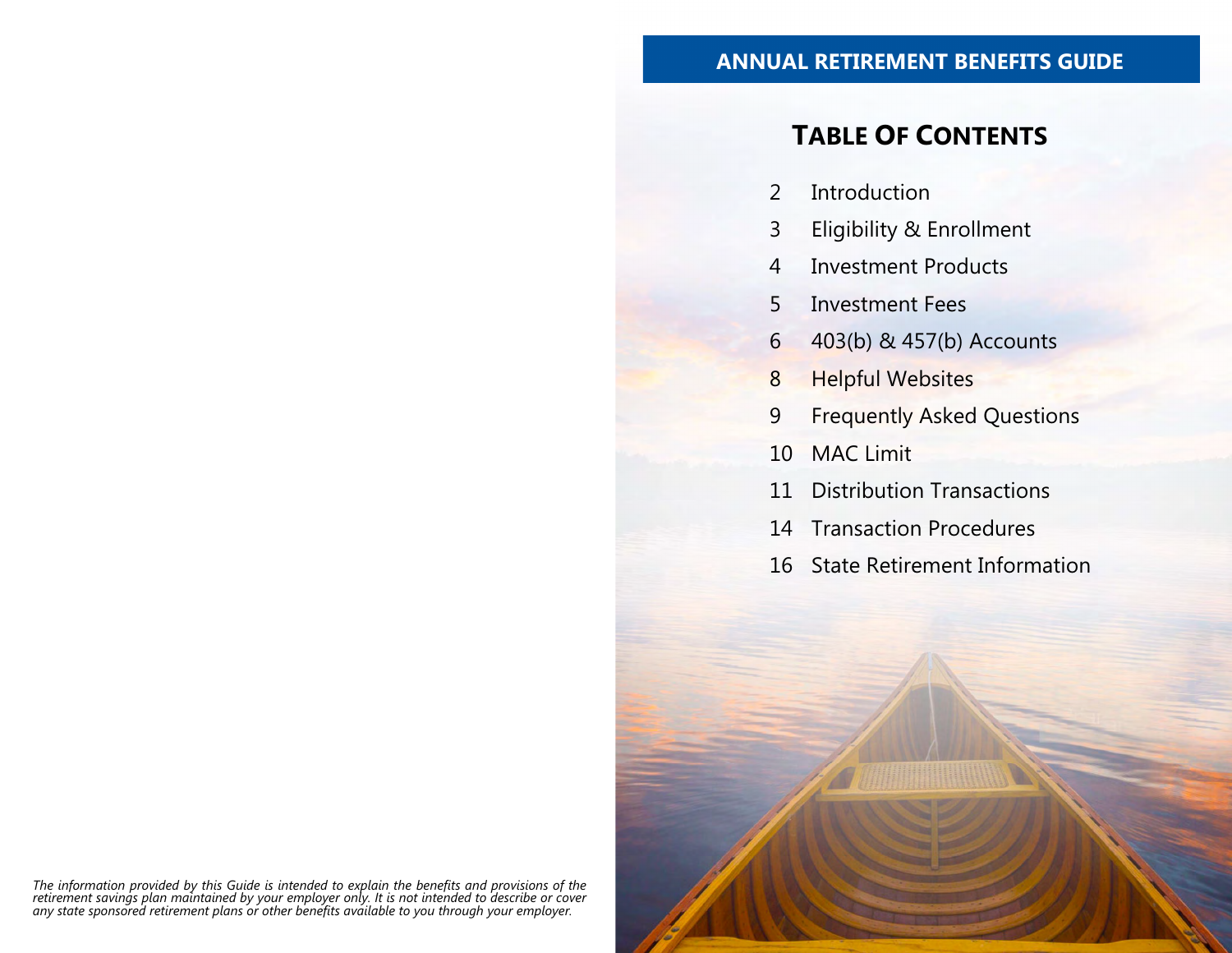

Retirement plans can vary drastically for each individual. In order to help you get ready for your retirement goals, your employer has established voluntary 403(b) and 457(b) plans that allow all eligible employees to participate through payroll reductions. Contributions are calculated and deducted before taxes, and your contribution is sent to the investment provider of your choice on your behalf. All you have to do to participate is complete a Salary Reduction Agreement for your employer and a few enrollment documents with the investment provider company to open your account with them directly.

Your employer has contracted with U.S. OMNI & TSACG Compliance Services to be the Administrator of these voluntary retirement plans, and we provide several additional online services for your convenience including the following:

• **Employer Specific Web pages** - U.S. OMNI & TSACG Compliance Services provides employer specific web pages on *https://www.tsacg.com* that list the authorized investment providers in the Plan(s) as well as other information pertinent to your employer.

• **Financial Wellness Center** - Explore articles and videos on retirement and day-to-day preparations as well as utilize budgeting calculators to see how much you might need when you retire and so much more.

• **Online Distribution System** – Use this system to obtain approval for an allowable distribution transaction. Approval certificates are provided for combination with your investment provider's forms for submission to their offices.

This book contains valuable information on your employer's available plans as well as other important information to help you make the most out of your participation. Once you have read through this information, please keep your book in a safe location for reference throughout the year.

#### **Are you eligible to participate?**

Most employees are eligible to participate in the 403(b) and/or 457(b) plan(s) upon hire. However, if you are a private contractor, trustee, school board member, and/or student worker, you are not eligible to participate in the 403(b) plan. If you participate in a supplemental retirement plan through your employer, you are fully vested in your contributions and earnings at all times.

#### **Are you ready to take action?**

Once you are ready to participate in your employer's 403(b) and/or 457(b) plan(s), you should research the authorized Investment Provider(s) and Investment Product(s) available to you. Choose an investment product(s) that is suitable to help you meet your retirement goals and contact an Investment Provider Representative (if applicable) to open an account. You may only choose from Providers that are authorized under your employer's plan. A current list of your authorized Investment Providers is located at: *https://www.tsacg.com/individual/plan-sponsor.* 

#### **How do you enroll?**

After establishing your retirement account, you must complete a Salary Reduction Agreement (SRA) form for your 403(b) account, and/or a Deferred Compensation enrollment form for your 457(b) account. These forms authorize your employer to withhold contributions from your pay, and send the funds to your selected Investment Provider on your behalf.

The SRA form and/or Deferred Compensation enrollment form is necessary to begin or modify contributions, change allocations between Investment Providers, change the total amount of contributions, or end payroll contributions. These forms are available for download or printing at: *https://www.tsacg.com/individual/plan-sponsor .* 

Please be aware that submitting a SRA form does not open an account with the selected Investment Provider. You must contact an Investment Provider Representative/Investment Provider to open an account with your selected Investment Provider prior to submitting a SRA form.

The total annual amount of your contributions must not exceed the Maximum Allowable Contribution (MAC) calculation. The Internal Revenue Service regulations limit the amount participants may contribute annually to tax-advantaged retirement plans. For your convenience, the 2022 MAC limits are printed within this guide and a MAC calculator is available online at: *https://www.tsacg.com/calculations/mac-calculator.* 

Please visit U.S. OMNI & TSACG Compliance Services' website to view online video presentations about the different types of retirement plans and the benefits of participation. You will also find (if applicable) salary reduction forms needed for beginning, stopping, or changing a contribution amount on your employer specific page.



*https://www.tsacg.com*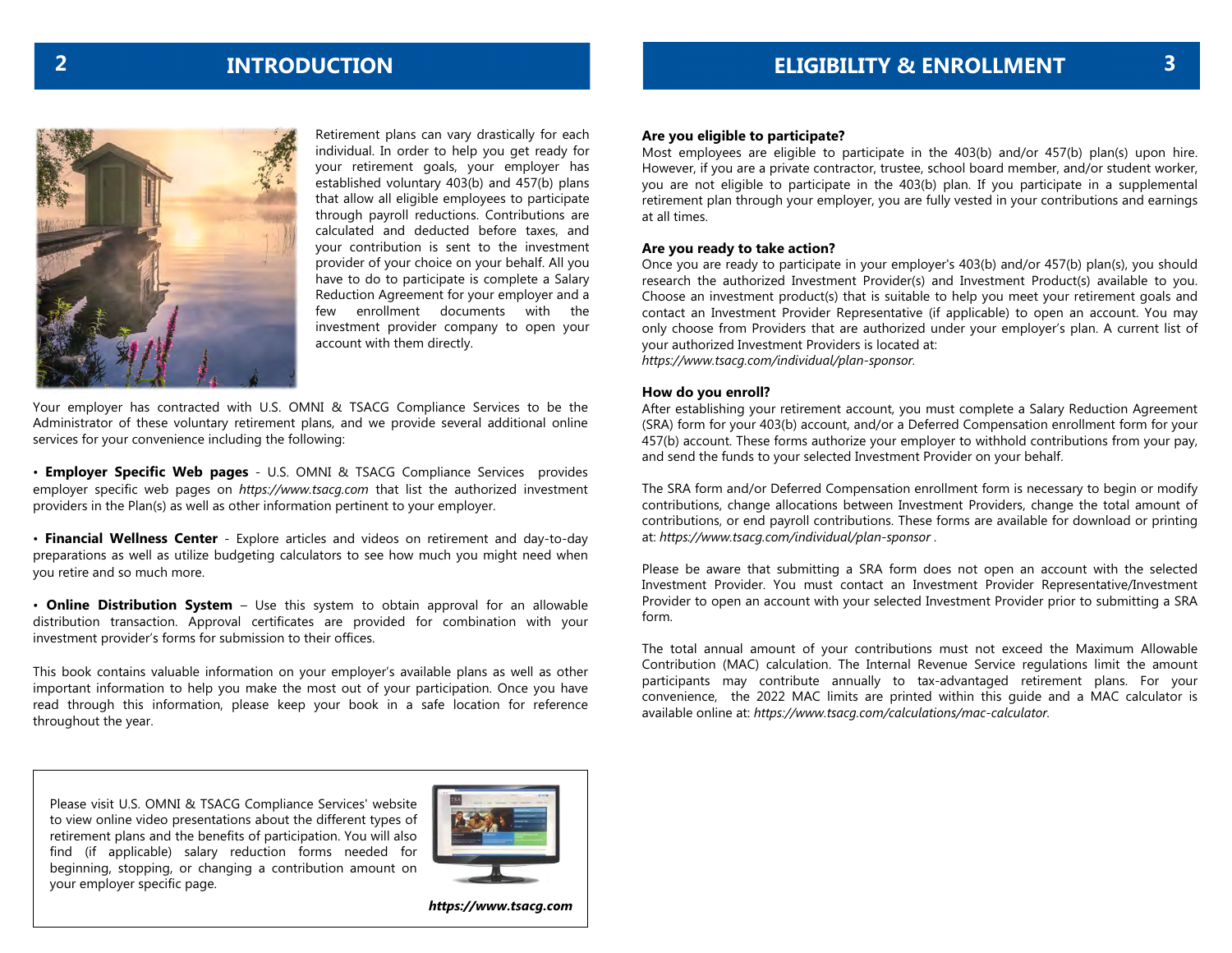There are several types of investment products for tax-advantaged retirement savings. For some employees, the assistance of an investment advisor can be very helpful in understanding how a particular investment product may help you reach your future financial goals and suggest a financial plan (or combination of investment products) suitable to your risk tolerance. The three main types of investment products that may be available through your employer are explained below. Make sure that the investment product you choose fits your timeframe, risk tolerance and financial needs.

#### **What are fixed and variable annuities?**

Fixed annuities usually provide for safety of principal and a current interest crediting rate. Variable annuities usually offer both a fixed interest account along with separate accounts that are invested in bond and/or equity markets.

#### **What are service based mutual funds and custodial accounts?**

Service Based Mutual Funds are offered by investment management companies and brokerage firms. Participants may direct their contributions to various investment portfolios, which are professionally managed by fund managers. Investment portfolios can include funds from a single fund family or consist of a platform that spans several fund families on a single statement. These mutual funds include fees to pay investment advisors to assist you with your investment choices and/or financial planning.

#### **What are no-load/low fee mutual funds?**

Self-directed Mutual Funds are investments that apply no sales fee to the market-based mutual funds offered, though ongoing investment management fees are charged to the funds selected. These funds are for individuals who do not wish to utilize the services of a local investment advisor. Participants direct the investments among the choices provided by the fund company with these investment products. You can contact the company by calling a toll-free phone number and/or online access.

It is important to understand the investment product prior to investing. A prospectus or other specific material will list the investment's objective along with any associated fees and charges.

Employer policy and administrative requirements allow Investment Providers who meet certain standards and qualifications to provide retirement accounts to employees. The Investment Providers listed on your employer's authorized Investment Provider page located at: *https://www.tsacg.com* qualify under the guidelines established by your employer. This list does not reflect any opinion as to the financial strength or quality of product or service for any Investment Provider. Please be aware that this authorized Investment Provider list could change during the year, so please check your employer's specific pages at: *https://www.tsacg.com* regularly for updates.

When choosing an investment product it is important to know how fees associated with your product can affect your return.

Identify the fees, sales charges or administrative expenses associated with the account, such as: Disclosure of Fees – Investment providers are required to disclose any fees associated with an investment product. This information may be included in an annuity contract, custodial agreement and/or a Prospectus. So, it is important to read these documents and ask your investment provider to explain each fee that is associated with your account.

Below are a few of the types of fees that are commonly charged. Investment costs, or fees, are usually deducted from the funds in your account.

- **•** Annuity Contract Fee Usually applies to certain variable annuity products and may be a fixed annual fee. This fee may not apply once your account reaches a certain accumulation balance.
- **•** Custodial Fee Charged each year by the custodian for holding mutual funds in your account.
- **•** Expense Fee Charges for investment management, administration, and distribution services associated with investment management of each mutual fund.
- **•** Mortality and Expense Fee (M&E) Applicable to variable annuities and expressed as a percentage of assets charged each year.
- **•** Wrap Fee May be added to mutual fund accounts to pay for advisor services.
- **•** Transfer Fee An amount charged for transferring your funds within a mutual fund family or to another fund.

You may also consider asking the following questions, as well as any others you may have, to help you evaluate what product is best for you.

#### **How are the fees and expense charges applied?**

Find out if they are charged to each contribution or to the account balance, etc.

#### **Are surrender charges applicable to each payment or to the total account balance? How long does the surrender charge apply? Are surrender charges level, rolling or declining?**

Withdrawal or Surrender Fee – Usually charged during the first few years after creation of your account or after each deposit and applicable only if you withdraw funds or exchange/transfer funds from your account.

#### **What is the minimum interest rate and current rate of return for interest bearing accounts?**

Rates will vary for different investment products, so ask your investment provider for further information.

#### **What is the historical rate of return for interest bearing accounts, sub-accounts or funds?**

Last twelve months and annual average for the last three, five and ten years, if applicable.

*Be advised that the fees listed above are not intended to be a complete list of possible fees. Further, there are no investment products that are completely "fee-free" due to the fact that all investment products must be manufactured, managed, and administered by some entity*.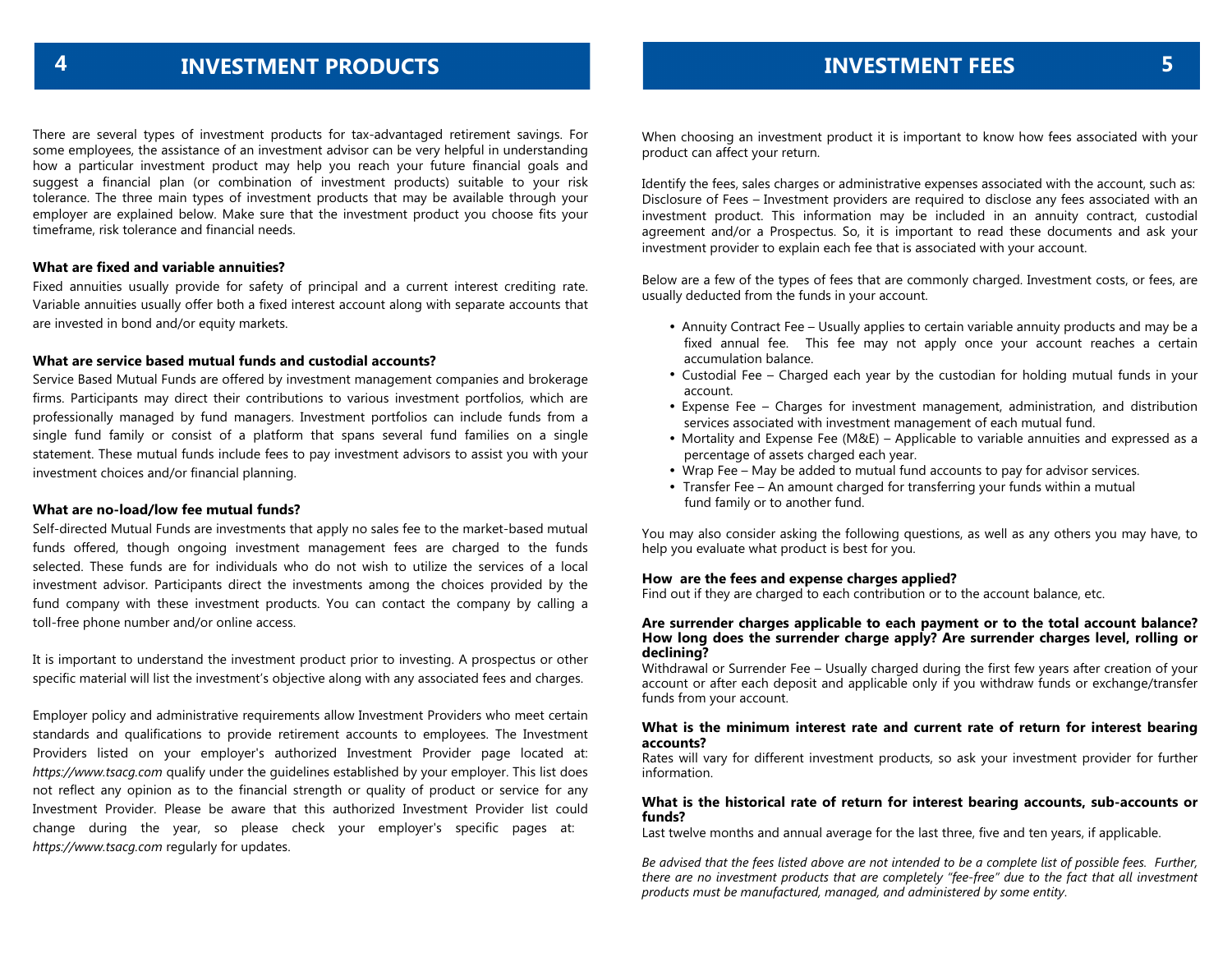# **6 7**



#### **What are the Benefits of a 403(b) Plan?** What are the Benefits of 403(b) and 457(b) plans?<br>—

There are many benefits to contributing to 403(b) and 457(b) plans.

- decisions concerning the amount of your retirement savings contributions. 1) Contributions Deposited into Individual Accounts - You own your account and make all
- 2) Convenience of Payroll Contributions Your employer sends each of your contributions to your selected provider company for deposit.
- 3) High Annual Contribution Limits For 2022, employees can contribute up to \$20,500 to their account. Some employees may qualify for other additional amounts. Information concerning these additional amounts is provided within this Guide.
- 4) Flexible Contributions You may change the amount of your contribution during the year as allowed by your employer.
- 5) Benefits Paid to Your Beneficiary at Death All funds in your account are payable to your beneficiary upon your death.

should consult with your financial advisor or tax consultant to determine the potential advantages of a traditional 403(b)  $\,$  and/or 457(b) account.  $\,$ It is important to note that these accounts are designed for long-term accumulation. You

#### **How are traditional 403(b) & 457(b) account contributions made?**

**How are 403(b) account contributions made?**  Contributions made to a traditional 403(b) or 457(b) account are pre-tax reductions from your paycheck. Therefore, your income tax is reduced for every payroll contribution you make. Any Therefore, your income tax is reduced for every payroll contribution you make. Any earnings earnings on your deposits are tax-deferred until withdrawn, usually during retirement. All  $\omega$  in your deposits are tax-deferred until withdrawn, usual during retirement. All  $\omega$ withdrawals from traditional 403(b) or 457(b) accounts are taxed during the year of the withdrawal at your income tax rate applicable for that year.

If you choose to participate in both a 403(b) and a 457(b) account, you may contribute up to the maximum allowable limit for each plan every calendar year. You can defer a maximum of  $$20,500$  to a 403(b) account and  $$20,500$  to a 457(b) account for a total of  $$41,000$  during the \$20,500 to a 403(b) account and \$20,500 to a 457(b) account for a total of \$41,000 during the<br>calendar year. These amounts could be higher for employees who qualify for additional amounts defined under the plan. The date that you first Rothers Rothers Rothers Rothers Rothers Rothers Rothers

## **403(b) & 457(b) ACCOUNTS 403(b) & 457(b) ACCOUNTS**

#### **What are the provisions for 403(b) & 457(b) accounts?**

Qualified retirement plans, such as 403(b), 401(k) and IRAs apply additional taxes on distributions prior to age 55 and separation from service or attainment of age  $59\frac{1}{2}$ .

Provisions for distributions from 457(b) accounts differ from provisions for 403(b) plans. You may elect to take distributions at any time after separation from service, regardless of age, or defer distributions until age 72. Distributions will be subject to normal income tax during the year in which they are received.

The decision to participate in a 403(b) plan and/or a 457(b) plan should reflect your future financial needs. For example, if you plan to retire and begin withdrawals prior to age 55, you may benefit from special 457(b) rules which allow these withdrawals without incurring a 10% tax surcharge applicable to qualified retirement plans such as 403(b) and 401(k).

#### **How are Roth 403(b) & 457(b) contributions made?**

Contributions made to a Roth account are after-tax deductions from your paycheck and are subject to limit coordination with traditional accounts. Income taxes are not reduced by contributions you make to your account. All qualified distributions from Roth accounts are tax-free. Any earnings on your deposits are not taxed as long as they remain in your account for five years from the date that your first Roth contribution was made. Roth 403(b) distributions may be taken if you are 59½ (subject to plan document provisions) or at separation from service, while Roth 457(b) distributions may be taken once you have separated from service.

*Please note, you should speak with your financial advisor to determine how participation can help meet future financial goals.*

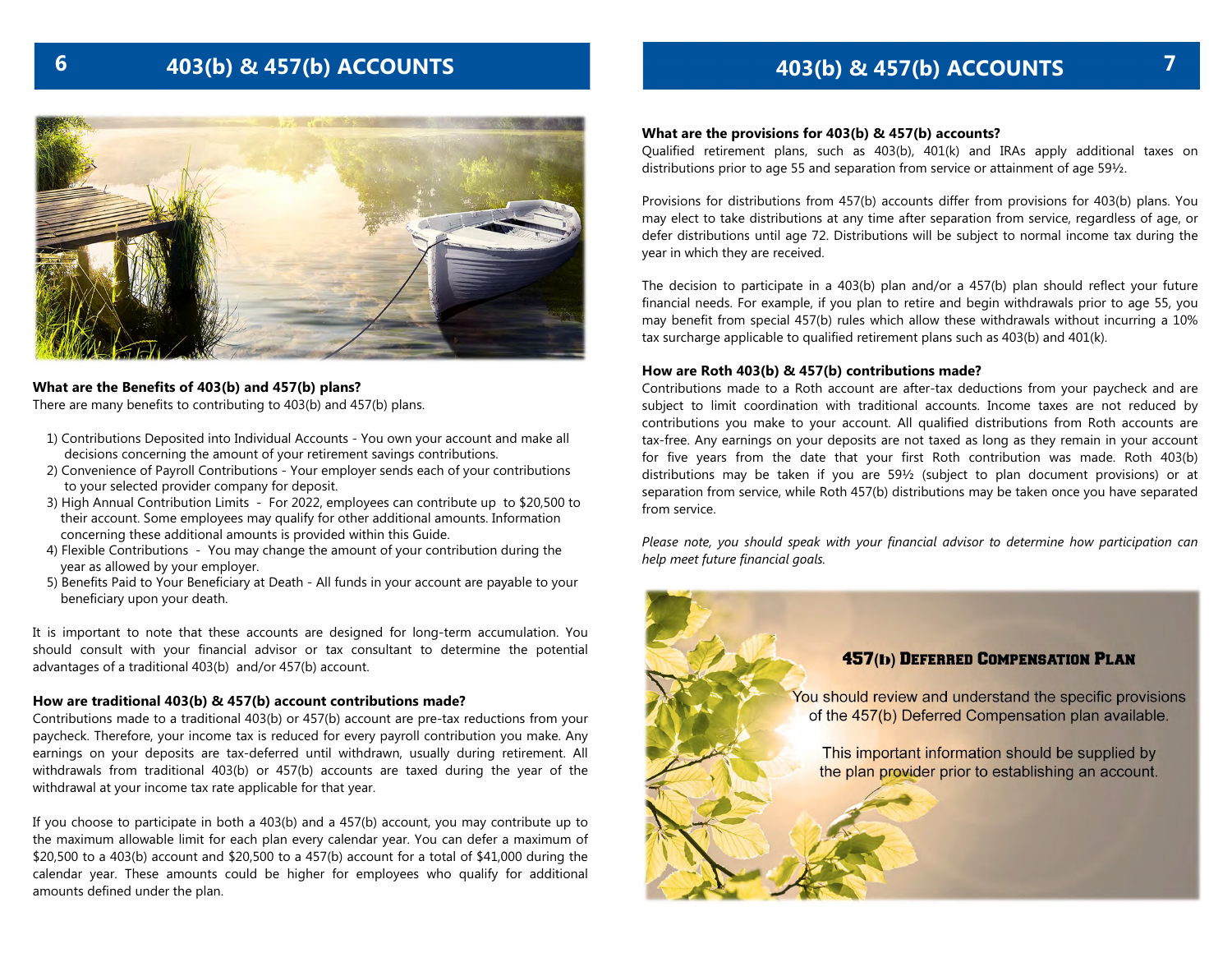**These sites are provided to give you access to additional information concerning your retirement options.** 

#### **U.S. OMNI & TSACG Compliance Services**

*https://www.tsacg.com* Obtain employer specific forms, the most up-to-date list of authorized investment providers, benefit information, and more.

### **A.M. Best Company**

*www.ambest.com* A good source of information on company ratings, products, and news.

**Administration on Aging** *https://acl.gov* Pertinent information on retirement, Medicare, and other concerns for retirees.

> **Choose to Save** *www.choosetosave.org* Valuable information about saving for retirement.

**Employee Benefit Research Institute** *www.ebri.org* Provides information on employee benefit programs.

#### **Employee Benefits Security Administration**

*www.dol.gov/ebsa* Information on pensions, COBRA, Plan Sponsors, Compliance, Fraud and more.

#### **Internal Revenue Service**

*www.irs.gov* Your #1 Source for tax information including changes to the tax code.

#### **Morningstar**

*www.morningstar.com* Follow information on stocks, funds, and factors affecting the stock market.

#### **Social Security Administration**

*www.ssa.gov* Find answers to all your questions concerning Social Security.

#### **Standard and Poors Company**

*www.standardandpoors.com*

A good source of information on company ratings, fund information, indices, and more.

U.S. OMNI & TSACG Compliance Services does not offer investment advice, sell or market any investment/insurance products.

#### **What is "the plan"?**

The plan encompasses the provisions of a 403(b) and/or 457(b) arrangement whereby employees may contribute and accumulate savings on a tax favored basis through their paycheck. The provisions of the plan are defined by a plan document that is adopted by the Plan Sponsor, or employer, and qualifies under Internal Revenue Service (IRS) guidelines. These provisions are outlined in this Guide to assist you in understanding how to better utilize this important employee benefit. The plan also lists the Investment Providers that your employer has authorized to provide 403(b) and/or 457(b) accounts.

#### **What are account accumulations?**

Account accumulations are the funds, plus any earnings, in your retirement account(s) that have grown as you continually contribute to your account.

#### **Who is a participant?**

If you decide to contribute to a personal retirement plan, you become a participant of that plan.

#### **Who is a Plan Sponsor?**

The entity (generally your employer) that established and maintains the retirement plan is considered the Plan Sponsor.

#### **What is an Investment Provider?**

In this Guide, an Investment Provider refers to companies that are authorized in your employer's plan to offer you retirement products such as mutual funds and/or annuities.

#### **What is a Plan Administrator?**

A Plan Administrator is responsible for processing your transactions, maintaining records, and keeping your employer's plan in compliance with IRS Regulations. Your employer's Plan Administrator is U.S. OMNI & TSACG Compliance Services.

#### **Why are transaction requests submitted to the Plan Administrator?**

IRS regulations require that the Plan Sponsor review all transaction requests to ensure that they are permitted by the provisions of the plan. On behalf of your Plan Sponsor,U.S. OMNI & TSACG Compliance Services' professionally trained staff reviews these transactions to ensure they are compliant with regard to both plan provisions and IRS regulations.

#### **What is a MAC?**

Your Maximum Allowable Contribution (MAC) is the total amount you are allowed to contribute to your retirement account each year. This amount is based on IRS regulations and the provisions of your employer's plan. Additional information about the MAC limits are explained on the MAC page within this Guide.

#### **What is the difference between an exchange and a rollover?**

An exchange is the movement of your account from one Investment Provider to another Investment Provider in the plan while employed. A rollover is the movement of your account out of the plan to another retirement plan or account at separation of service or attainment of age 59½.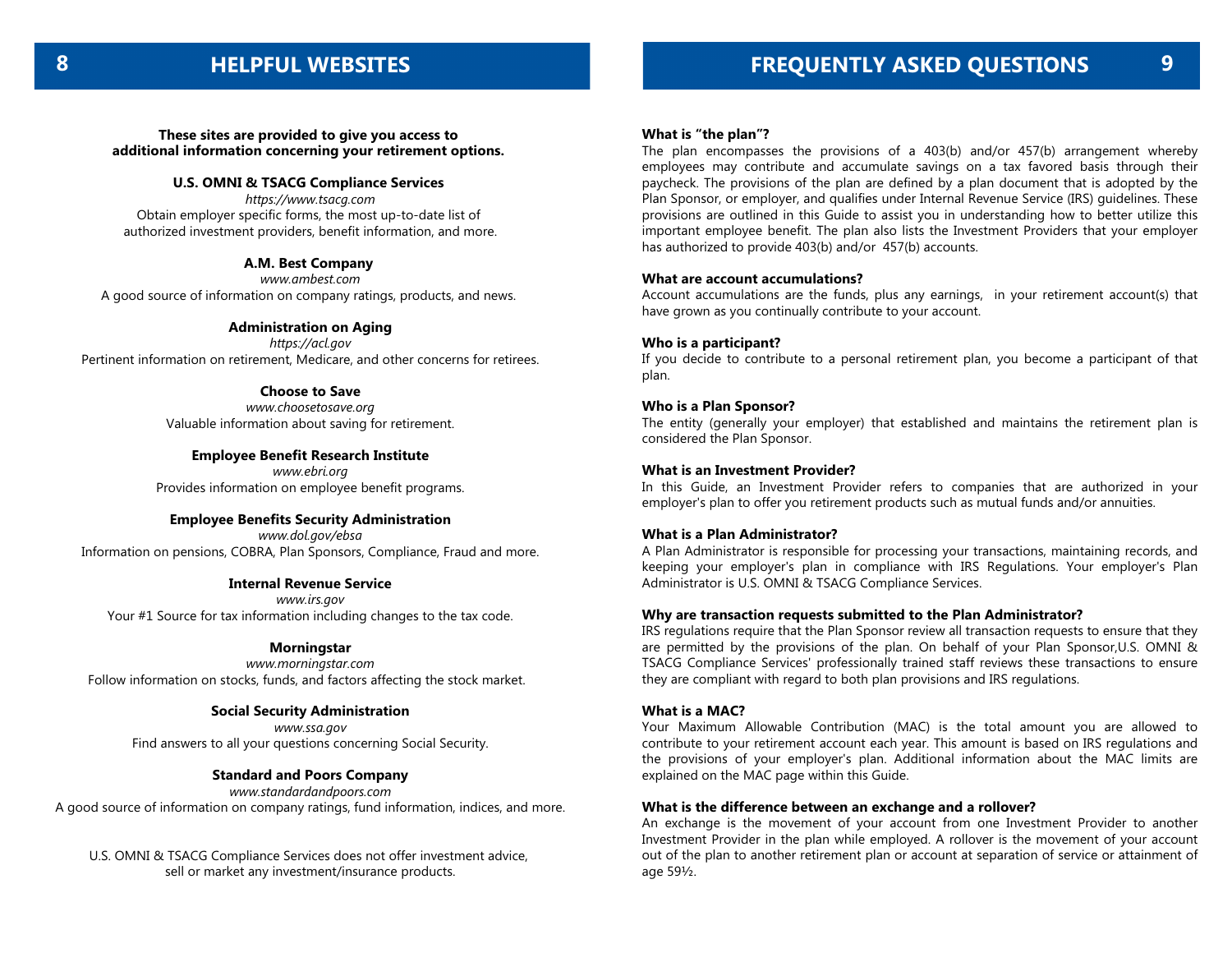contribution or "MAC" that can be sheltered from current income tax each year. Contributing to your personal retirement account is an important part of your total financial plan. It is important to remember that federal guidelines determine the maximum allowable

scheduling the level of their contributions each year. This is especially true if you are eligible to use an age-based "additional amount" this year. The following worksheet is designed to help All participants should receive regular information from their account provider about you and your representative determine your MAC for this calendar year.

## Worksheet for 403(b) and 403(b)(7) Accounts Only

## **Basic Limit:**

The basic limit is 100% of your includible compensation up to  $$20,500$ . assumes that your income will exceed \$20,500. The basic limit is 100% of your includible compensation up to **\$20,500. This worksheet assumes that your income will exceed \$20,500.**

#### **Age-Based Addition Limit** (Age 50 or older):

You may contribute an additional **\$6,500** if you are age 50 or older by 12/31/2022.

Your Age Based Addition allowed for 2022 is: (Amount will be \$0.00 if you are less than fifty years of age).  $\quad \mathsf{\$} \_\_$ 

#### **CONTRIBUTE UP TO A ADDITIONAL \$6,500 ADDITIONAL \$6,500 ADDITIONAL \$6,500 ADDITIONAL \$6,500 ADDITIONAL \$6,500**  $\overline{157}$

#### **Contribution Guidelines**

contribute toward your retirement plan(s) this calendar year. The Internal Revenue Service limits the amount participants may contribute annually to tax-advantaged retirement plans and imposes substantial penalties for violating contribution limits. The Maximum Allowable Contribution (MAC) chart above shows what you are allowed to

**Contribution Accounting Formula Basic Annual Limit -** The 2022 calendar year limit for 403(b) elective deferrals is defined as up to 100% of includible compensation up to **\$20,500.** 

2022, may contribute up to an additional **\$6,500 above the 403(b) basic annual limit of** \$20,500 for a total of \$27,000. The participant's years of service with the employer is not a factor in determining eligibility for this higher limit. **Age-Based Additional Amount -** Employees who are age 50 or older by December 31,

#### **Your MAC calculation**

U.S. OMNI & TSACG Compliance Services certifies that the above calculation meets the IRS guidelines only for the year it was calculated, assuming that all information provided by the provided for informational purposes only. Participants are responsible for ensuring that total annual contributions to all 403(b) accounts do not exceed the maximum allowable contribution  $t$  this works  $\mathbf{r}$  function  $\mathbf{r}$  function  $\mathbf{r}$  function  $\mathbf{r}$  function  $\mathbf{r}$ employee and/or the employer is accurate and complete. These calculations have been limits.

*NOTE: Employees who maintain and contribute to both a 401(k) and 403(b) account during the same* contributions remain within IRS Guidelines. Participants should retain this calculation during *calendar year are subject to a combined maximum limit on contributions even if the plans are maintained by separate employers. Participants should seek further information regarding their MAC* the year. Employees who are not currently participating in a personal retirement savings plan *limit each year from their account representative or professional advisor.* through their employer may want to retain this worksheet for future reference. Maximum allowable contribution limits should be reviewed each year to ensure that all

*NOTE: Employees who maintain and contribute to both a 401(k) and 403(b) account during the same calendar year are subject to a combined maximum limit on contributions even if the plans are maintained by separate employers. Participants should seek further information regarding their MAC limit each year from their account representative or professional advisor.*

#### **Can distributions be taken?**

Typically, participants may not take a distribution of plan accumulations without tax penalty unless they have attained age 59½ or separated from service in the year in which they turn 55 or older. The Internal Revenue Service regulations restrict other 403(b) plan distributions.

#### **When are permissible distributions permitted?**

Generally, a distribution cannot be made from a 403(b) account until you:

- reach age 59½ ;
- have a severance from employment;
- are deceased;
- become disabled;
- in the case of salary reduction contributions, encounter a specific financial hardship; or
- have a qualified reservist distribution.

In addition to the information provided in this section, the IRS makes available at *www.irs.gov* several publications which speak to retirement plan transactions and taxation. These publications include the following:

- 571 Tax Sheltered Annuity Plans (403(b) Plans) For Employees of Public Schools and Certain Tax-Exempt Organizations - (403(b) Plans);
- 575 Pension and Annuity Income (403(b) Plans);
- 4484 Plan Feature Comparison Chart (Choose a Retirement Plan) (457(b) Plans).

#### **Are there taxes on distributions?**

Yes, a distribution from a traditional 403(b) or 457(b) account is generally taxed as ordinary income in the year it is issued. There are specific federal tax-withholding rules that apply to all distributions from retirement savings and investment plans. The taxes on plan distributions can be complex. For these reasons, if you are considering a distribution from your account, you are encouraged to seek professional tax advice. If you choose to take a distribution, you are responsible for satisfying the distribution rules and for any tax consequences. Distributions to participants are reported annually by the provider on IRS Form 1099R.



\$20,500.00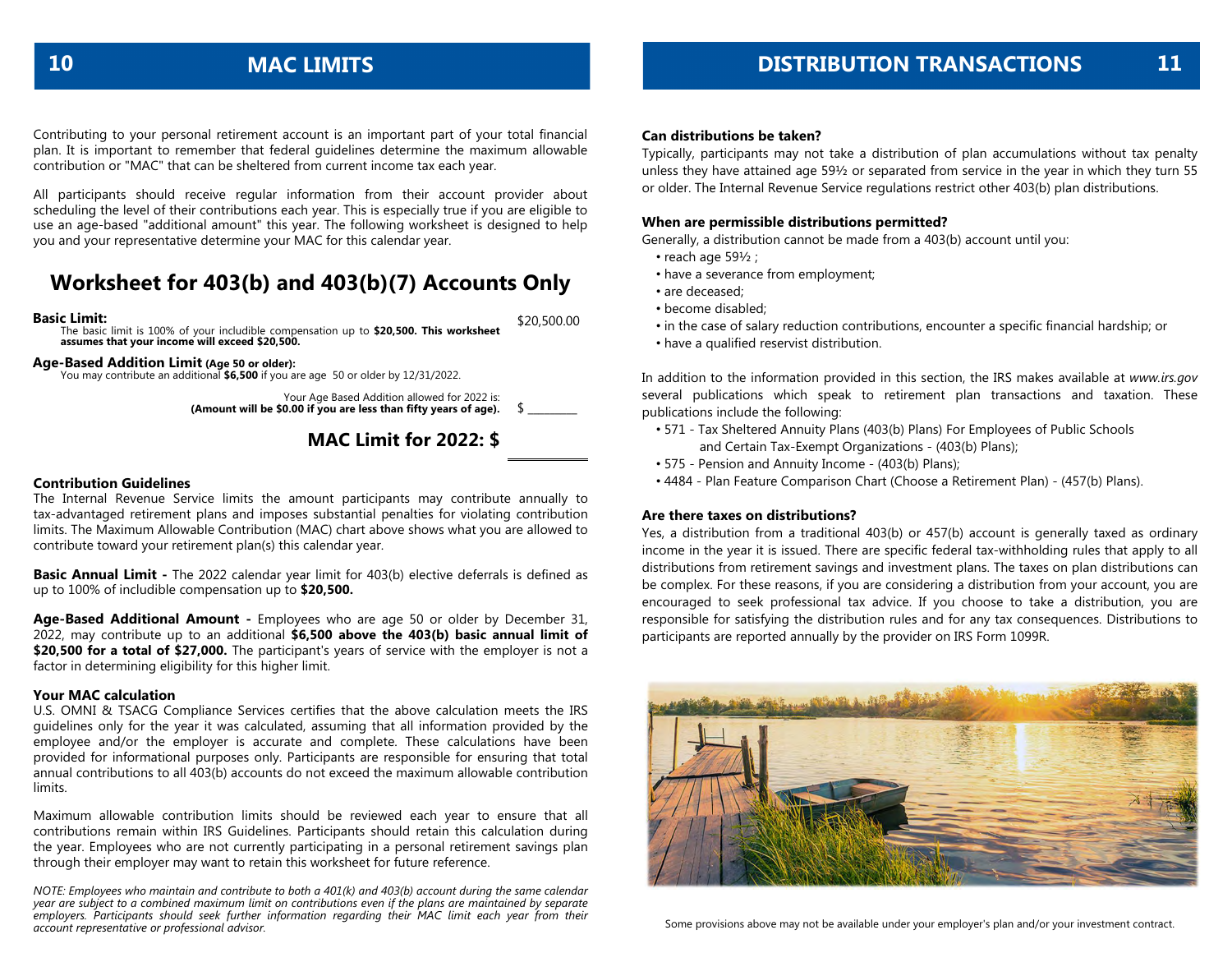#### **Can loans\* be taken out on a 403(b) account?**

Depending on the provisions of your 403(b) account contract and the provisions of the employer's plan, you may be eligible to take a loan from your 403(b) account.

If available, general-purpose loans are generally granted for a term of five years or less, and loans taken to purchase a principal residence may be longer than five years.

Details and terms of a loan are established by the provider and/or the plan. Participants must repay loans through regular payments as directed by the provider and/or the plan. Loans are generally not permissible to participants who have an outstanding defaulted loan in any retirement plan maintained by the employer.

*NOTE: 457(b) loan provisions are similar to 403(b) provisions. However, not all Investment Providers offer 457(b) loans.*

#### **Can retirement account balances be exchanged?\***

Participants may exchange retirement account balances from one 403(b) investment provider to another 403(b) investment provider that is authorized under the plan; however, there may be limitations affecting exchanges, and participants should be aware of any charges or penalties that may exist in individual investment contracts prior to exchange.

*NOTE: Exchanges between 457(b) Investment Providers are similar to 403(b) exchanges.* 

#### **When do the required minimum distributions begin?**

You must begin receiving minimum distributions from the Plan by April 1 following the year you turn age 72, or if later, the year in which you retire.

#### **What is a qualified domestic relation order?**

A Qualified Domestic Relation Order (QDRO) is a legal judgment, decree or order that provides a participant's spouse, former spouse, child, or dependent with all or a portion of the participant's retirement account balance.

#### **What is a Rollover?\***

Participants may move funds from one qualified plan account, i.e. 403(b) account, 401(k) account or an IRA, to another qualified plan account at age 59½ or when separated from service. Rollovers do not create a taxable event.

#### **What is a plan-to-plan transfer?\***

The term plan-to-plan transfer means that the participant is moving his or her 403(b) and/or 457(b) account from one sponsor's plan and retaining the same account with the authorized investment provider under the new plan sponsor's plan.

#### **Can retirement account balances be used to purchase service credit?**

If allowable by your state retirement system and if you are eligible, you may be able to use your retirement account balances to purchase service credits for state retirement. Contact your state retirement system for additional information.

#### **When can hardship withdrawals for 403(b) plans\* be taken?**

You may be able to take a hardship withdrawal in the event of an immediate and specific heavy financial need. To be eligible for a hardship withdrawal according to IRS Safe Harbor regulations, you must verify and provide evidence that the distribution is being taken for one or more of the following six reasons: 1. eligible medical expenses; 2. the purchase of a principal residence (excluding mortgage payments); 3. tuition payments and/or room and board for the next 12 months of post-secondary education for the participant, his/her spouse or dependents; 4. payments necessary to prevent foreclosure on the mortgage of, or eviction from, a principal residence; 5. funeral expenses for a family member; or 6. loss or damage as a result of a natural disaster (for example, an earthquake).

#### **When can unforeseen financial emergency withdrawals for 457(b) plans\* be taken?**

You may be able to take a withdrawal from your 457(b) account in the event of an unforeseen financial emergency. An unforeseeable emergency is defined as a severe financial hardship of the participant or beneficiary. These emergencies are typically caused by a sudden and unexpected event such as an illness or accident involving the participant or beneficiary, the participant's or beneficiary's spouse, or the participant's or beneficiary's dependent; loss of the participant's or beneficiary's property due to casualty (including the need to rebuild a home following damage to a home not otherwise covered by homeowner's insurance, such as damage that is the result of a natural disaster); or other similar extraordinary and unforeseeable circumstances arising as a result of events beyond the control of the participant or the beneficiary. For example, the imminent foreclosure of or eviction from the participant's or beneficiary's primary residence due to unanticipated events, such as a sudden and unexpected illness or accident, may constitute an unforeseeable emergency. In addition, the need to pay for medical expenses, including non-refundable deductibles, as well as for the cost of prescription drug medication, may constitute an unforeseeable emergency. Finally, the need to pay for the funeral expenses of a spouse or a dependent, of a participant or beneficiary may also constitute an unforeseeable emergency. The purchase of a home and the payment of college tuition are not unforeseeable emergencies.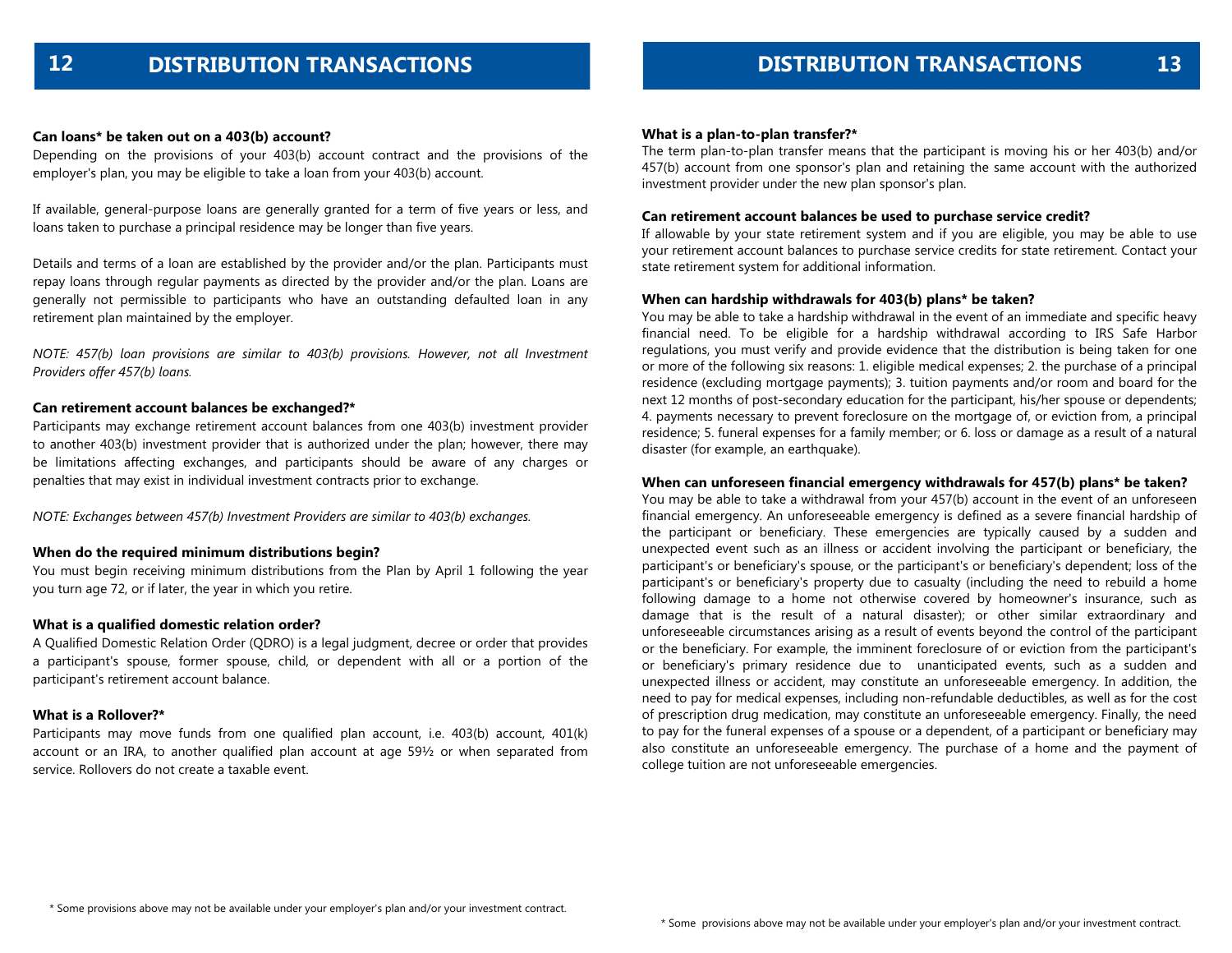## **TRANSACTION PROCEDURES 15**

#### **Online Distribution System**

U.S. OMNI & TSACG Compliance Services' Online Distribution System (ODS) is the fastest and easiest way for authorization of a distribution from your account. This online resource is accessible to all participants and employers through U.S. OMNI & TSACG Compliance Services' Online Distribution System website located at: *https://transaction.tsacg.com.*

Distribution transactions may include loans, transfers/exchanges, rollovers, hardship withdrawals, QDROs, or cash distributions.

By using ODS, approval certificates for allowable transactions may be provided immediately for submission to your Investment Provider. Transactions such as hardships, which require additional documentation and information, can be initiated online for expedited completion. Only transactions allowed by your employer's plan can be processed. Transactions can be submitted 24 hours a day, 7 days a week for your convenience.

For those who would prefer to submit a transaction via fax or mail, U.S. OMNI & TSACG Compliance Services has the necessary forms available online to complete a plan transaction. These forms can be accessed on U.S. OMNI & TSACG Compliance Services' website at: *https://www.tsacg.com.*

#### **Transaction Forms for Manual Submission**

While ODS is the fastest and easiest way to receive authorization of a distribution from your account, we understand that some Investment Provider paperwork requires a manual signature. For those transactions that cannot be submitted through ODS, we require that our Transaction Information Form be included with the submission of your Investment Provider's paperwork. The Transaction Information Form is available online at: *https://www.tsacg.com/forms.*

Carefully reviewing all documentation, verifying that you have signed all necessary forms, and verifying that you have included any necessary evidence will help U.S. OMNI & TSACG Compliance Services avoid delays that are caused by incomplete documentation.

#### **Submitting Forms to U.S. OMNI & TSACG Compliance Services**

For manual transactions that require the original signature, please mail to the following address:

**U.S. OMNI & TSACG Compliance Services Attn: Participant Transaction Dept. P.O. Box 4037 Fort Walton Beach, FL 32549**

For assistance with transactions, please call 1-888-796-3786 and select option 4.

For those opting not to utilize the Online Distribution System, the Transaction Information form is required to accompany your investment provider's paperwork for submittal to U.S. OMNI & TSA Compliance Services), and it can be downloaded from *https://www.tsacg.com/forms/.* U.S. OMNI & TSACG Compliance Services requires the following forms and documentation with faxes and mailed transaction paperwork in order to process the transactions as listed below:

| <b>TRANSACTION</b><br><b>REOUESTED</b>                                                                               | FORMS NEEDED FOR PROCESSING                                                                                                                                                                                                                                                                                                                 |
|----------------------------------------------------------------------------------------------------------------------|---------------------------------------------------------------------------------------------------------------------------------------------------------------------------------------------------------------------------------------------------------------------------------------------------------------------------------------------|
| Contract Exchanges, Rollovers<br>- incoming and outgoing                                                             | Submit complete Investment Provider paperwork for<br>transaction and the following:<br>• Completed Transaction Information form<br>(Original forms may be required by the Investment Provider)                                                                                                                                              |
| <b>Transfers</b>                                                                                                     | Submit complete Investment Provider paperwork for<br>transaction and the following:<br>• Completed Transaction Information form<br>(Original forms may be required by the Investment Provider)                                                                                                                                              |
| 403(b) Hardship Withdrawals                                                                                          | Submit complete Investment Provider paperwork for<br>transaction and the following:<br>• Completed Transaction Information form<br>• Completed Hardship Withdrawal Disclosure form<br>• Evidence of expenses equal to or more than amount<br>requested<br>Please note that evidence of expenses MUST be<br>provided for approval of request |
| 457(b) Unforeseen<br><b>Emergency Withdrawals</b>                                                                    | Submit complete Investment Provider paperwork for<br>transaction and the following:<br>• Completed Transaction Information form<br>· Completed Unforeseen Emergency Withdrawal<br>• Evidence of expenses equal to or more than amount<br>requested<br>Please note that evidence of expenses MUST be<br>provided for approval of request     |
| 403(b) and 457(b) Loans                                                                                              | Submit complete Investment Provider paperwork for<br>transaction and the following:<br>• Completed Transaction Information form                                                                                                                                                                                                             |
| 403(b) and 457(b)<br>Cash Withdrawals<br>(with qualifying event only; i.e. age<br>59 1/2 or separation from service) | Submit complete Investment Provider paperwork for<br>transaction and the following:<br>• Completed Transaction Information form                                                                                                                                                                                                             |
| Transfer - Purchase of<br>Service Credit                                                                             | Submit complete Investment Provider paperwork for<br>transaction and the following:<br>• Completed State Retirement System Documents<br>• Completed Transaction Information form<br>(Original forms may be required by your Investment Provider<br>and/or retirement system)                                                                |